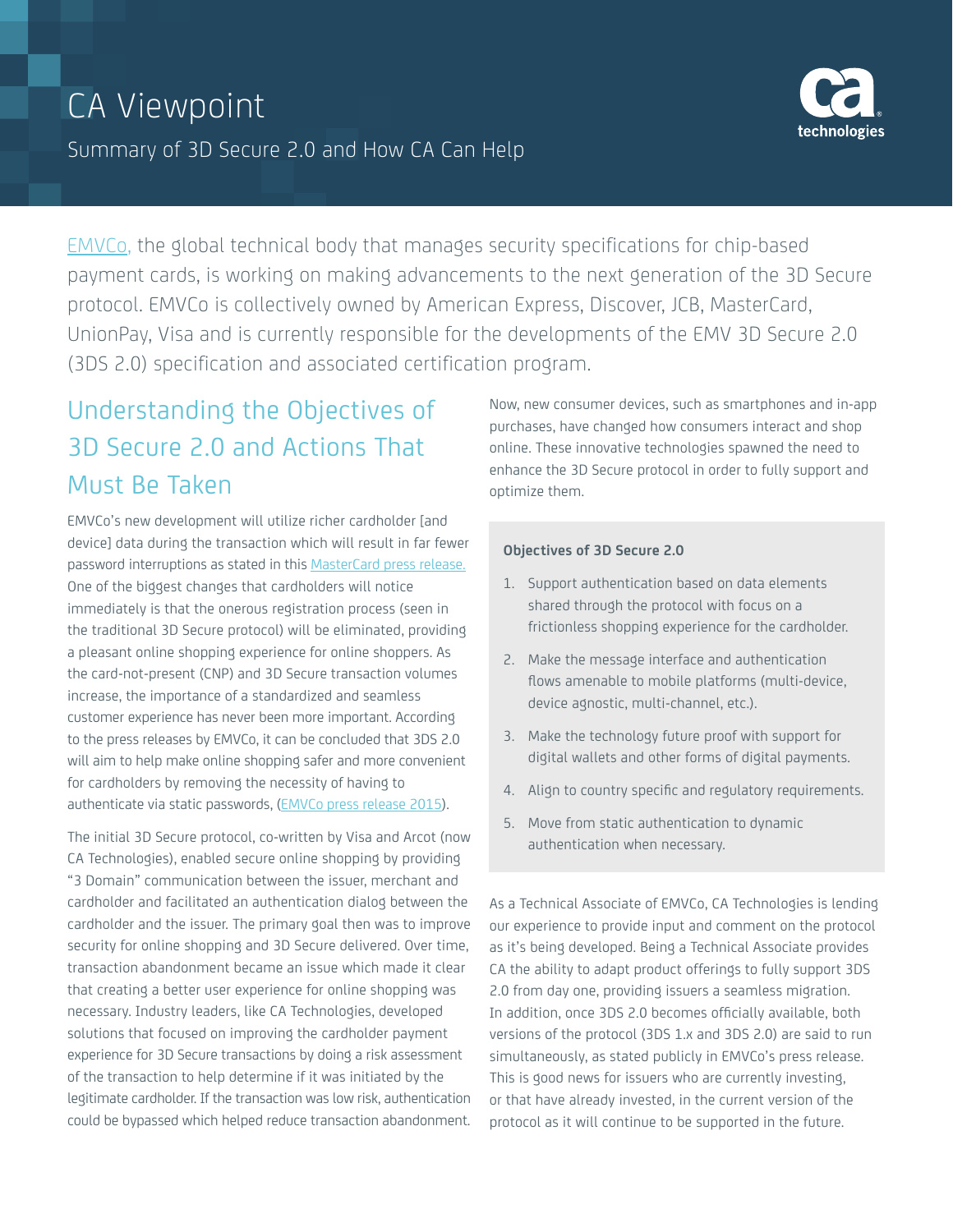One of the main highlights that came from the EMVCo announcement is that 3DS 2.0 provides additional data which will enhance the ability for risk-based authentication solutions to identify cardholder and device behavior. The fundamental premise of 3DS 2.0 is similar to our implementation of 3DS 1.0 with CA Risk Analytics—to use the additional authentication data elements that are available at the time of the transaction so that both the merchant and the issuer can make a more informed and precise decision as whether or not to complete or deny a card-not-present transaction. The data available includes transaction related information as well as details about the device being used for the transaction. CA Risk Analytics will also use this additional data in 3DS 2.0 to enhance the entire decisioning process.

# How CA Technologies Payment Security Products Help Ease the Migration to 3DS 2.0

### **How can CA Technologies help when 3D Secure 2.0 is officially launched?**

- 1. CA can help to improve and maintain the cardholder's online shopping experience across additional devices and form factors to reduce shopping cart abandonment.
- 2. CA can help simplify the use of additional available transaction data to add intelligence to our models and rules infrastructure, allowing cardholders to complete a majority of transactions without frictionfilled authentication.
- 3. CA adds support for in-app purchases to satisfy the demand for a seamless mobile cardholder shopping experience.
- 4. CA can help to build the foundation for additional ID&V (Identity and Verification) flows outside of traditional online payment transactions, like wallet and mobile payment provisioning.

CA Technologies has been providing a zero-touch authentication experience for cardholders and has been delivering technology to accomplish that goal while simultaneously reducing the risk of fraud. The formulation of EMVCo by payment industry leaders embraces the need for a frictionless customer experience and the requirement for data and analytics to verify that the transactions are being made by genuine cardholders. CA Technologies is a Technical Associate<sup>1</sup> of EMVCo and supports its effort in introducing 3DS 2.0 to overcome the struggle consumers, merchants and issuers all face with online payment authentication.

[CA Transaction Manager](http://www.ca.com/us/products/ca-transaction-manager.html ) is designed specifically for issuers to reduce the risk of CNP fraud, protect cardholders and provide an uninterrupted, dynamic and personalized online shopping experience via a comprehensive implementation of 3D Secure™. By partnering with CA Technologies, issuers can be assured that our software will continue to work as desired even after the official launch of 3DS 2.0. CA possesses the expertise necessary to properly guide issuers through setting up successful rules and business policies for the best cardholder experience possible. Furthermore, issuers can expect CA to facilitate changes, if any, to the cardholder experience once the migration starts to 3DS 2.0.

The flexible software-as-a-service (SaaS) architecture facilitates integration with existing card issuer systems including home banking and other card not present (CNP) fraud management systems. It provides full 3DS compliance with Verified by VISA, MasterCard SecureCode, JCB J/Secure, American Express SafeKey and Discover/ Diners ProtectBuy cardholder authentication programs.

[CA Risk Analytics]( http://www.ca.com/us/products/ca-risk-analytics.html) is a zero-touch authentication cloud service that uses advanced statistical predictive models and dynamic rules to assess the potential risk of each transaction and instantaneously deny, alert, allow or require additional authentication for each transaction appropriately. With the release of 3D Secure 2.0, a risk-based approach can be built directly into the protocol to simplify processes.

By partnering with CA Technologies, issuers can build a foundation that will open up the door to numerous authentication opportunities, including additional ID&V flows outside of traditional online payment transactions like wallet provisioning. For example, CA Risk Analytics can help utilize transaction data to add intelligence to the models and rules infrastructure, significantly reducing the friction-filled experience cardholders must endure during online transactions.